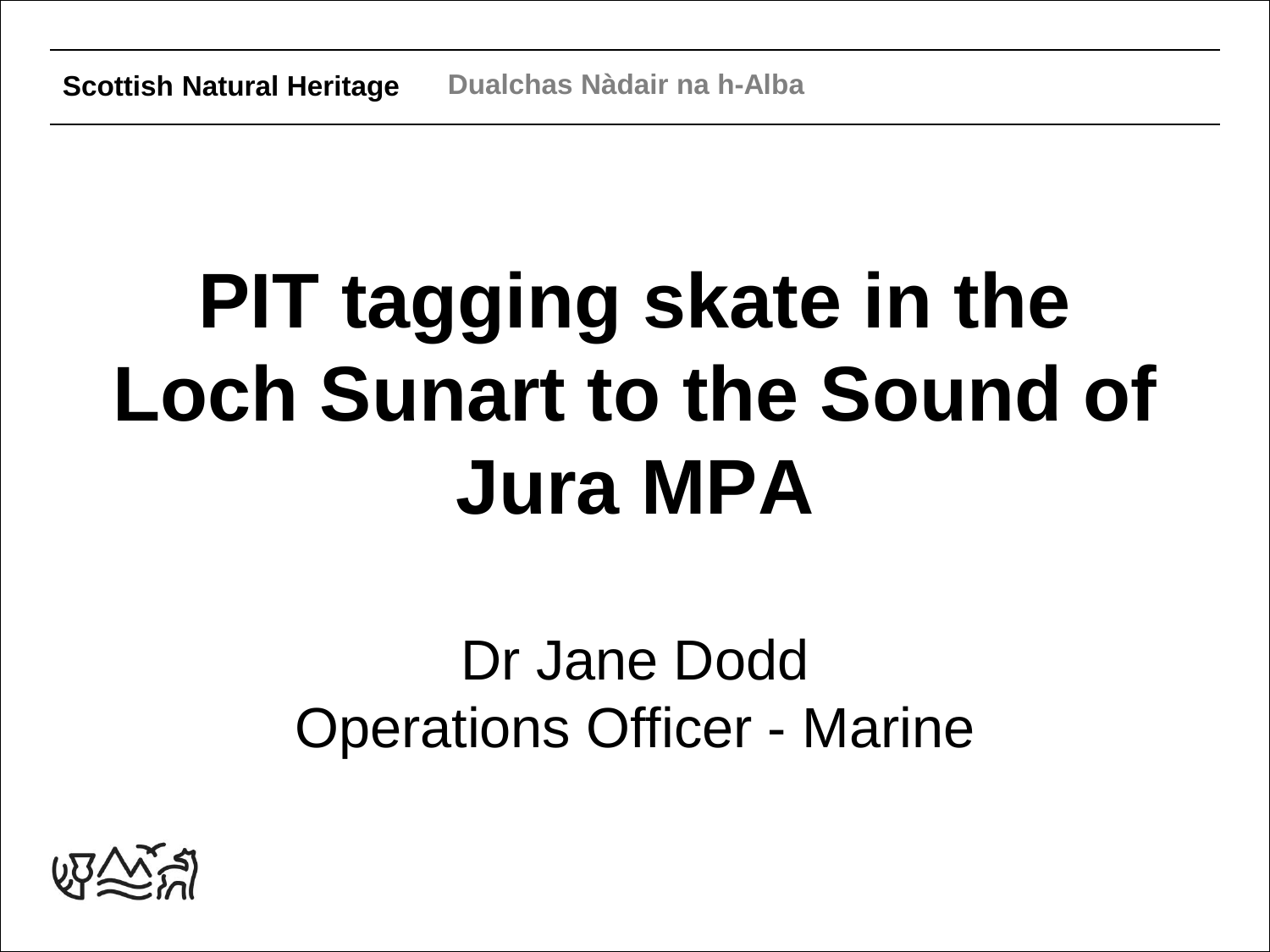

Skate are injected with a tiny Passive Intergrated Transponder or PIT tag, just like the ones vets inject into pets for identification

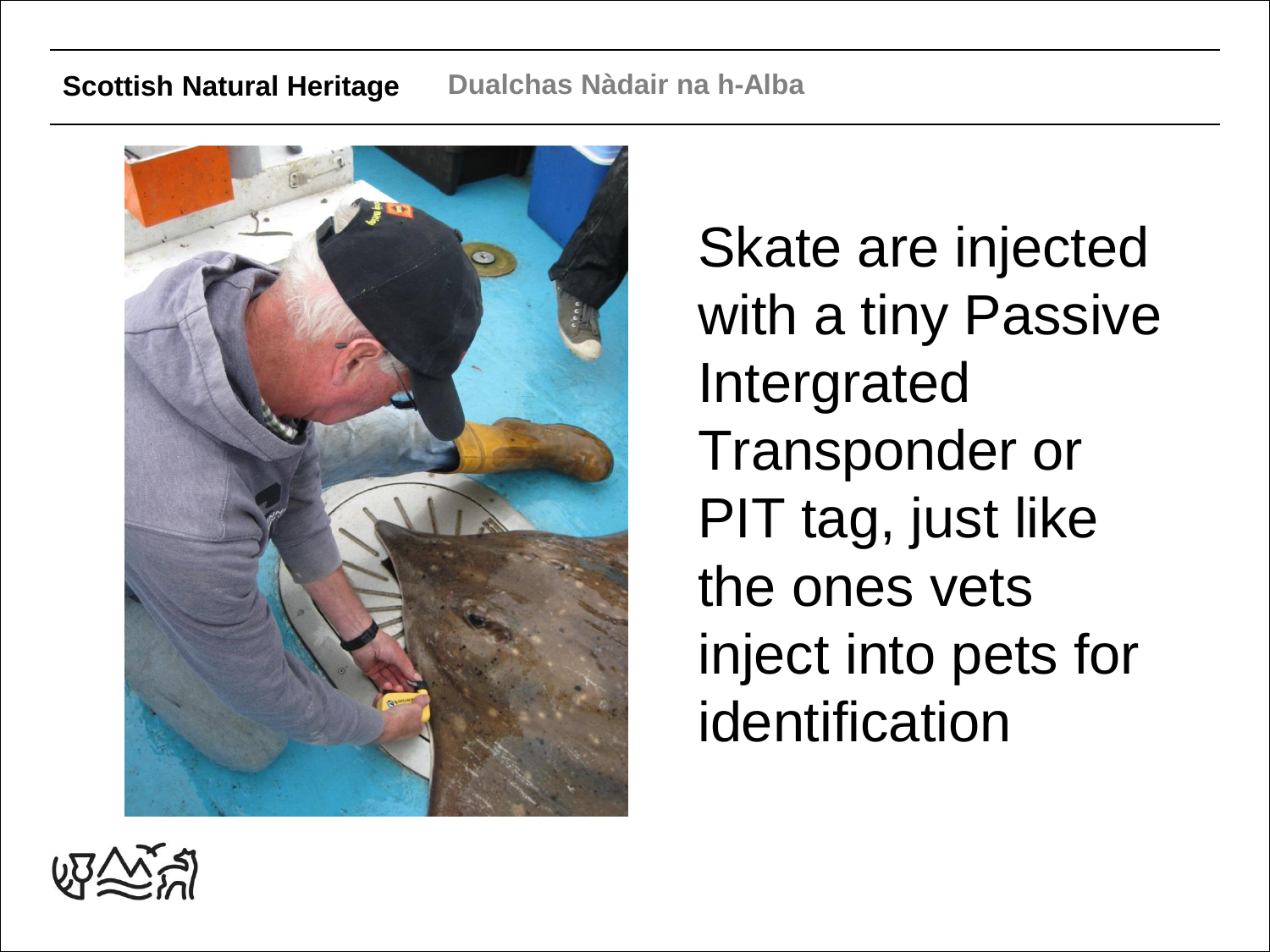

### When a skate is captured it is scanned for a PIT tag using a scanner

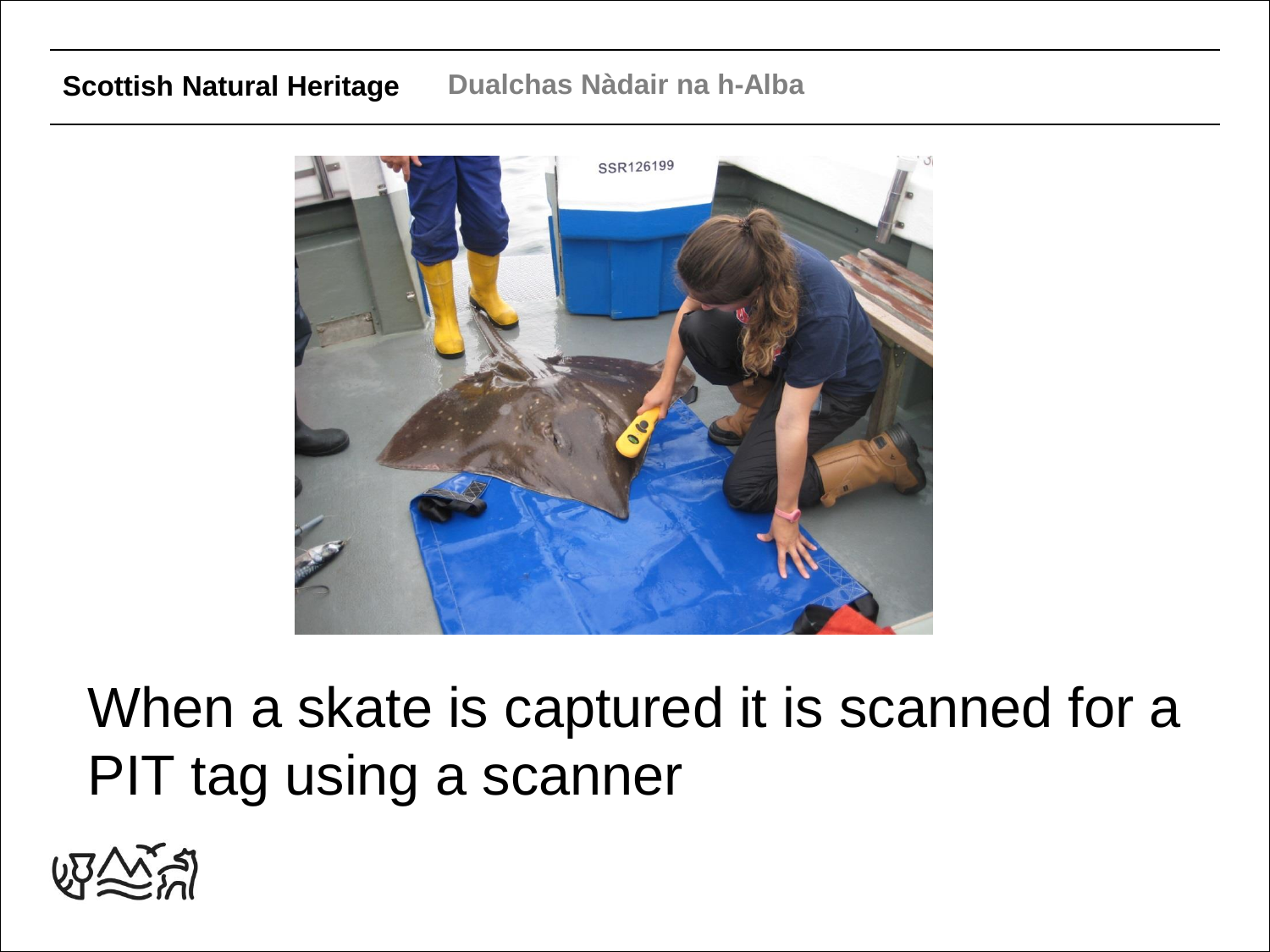

If a tag is found the number is recorded and the fish is measured and photographed and released

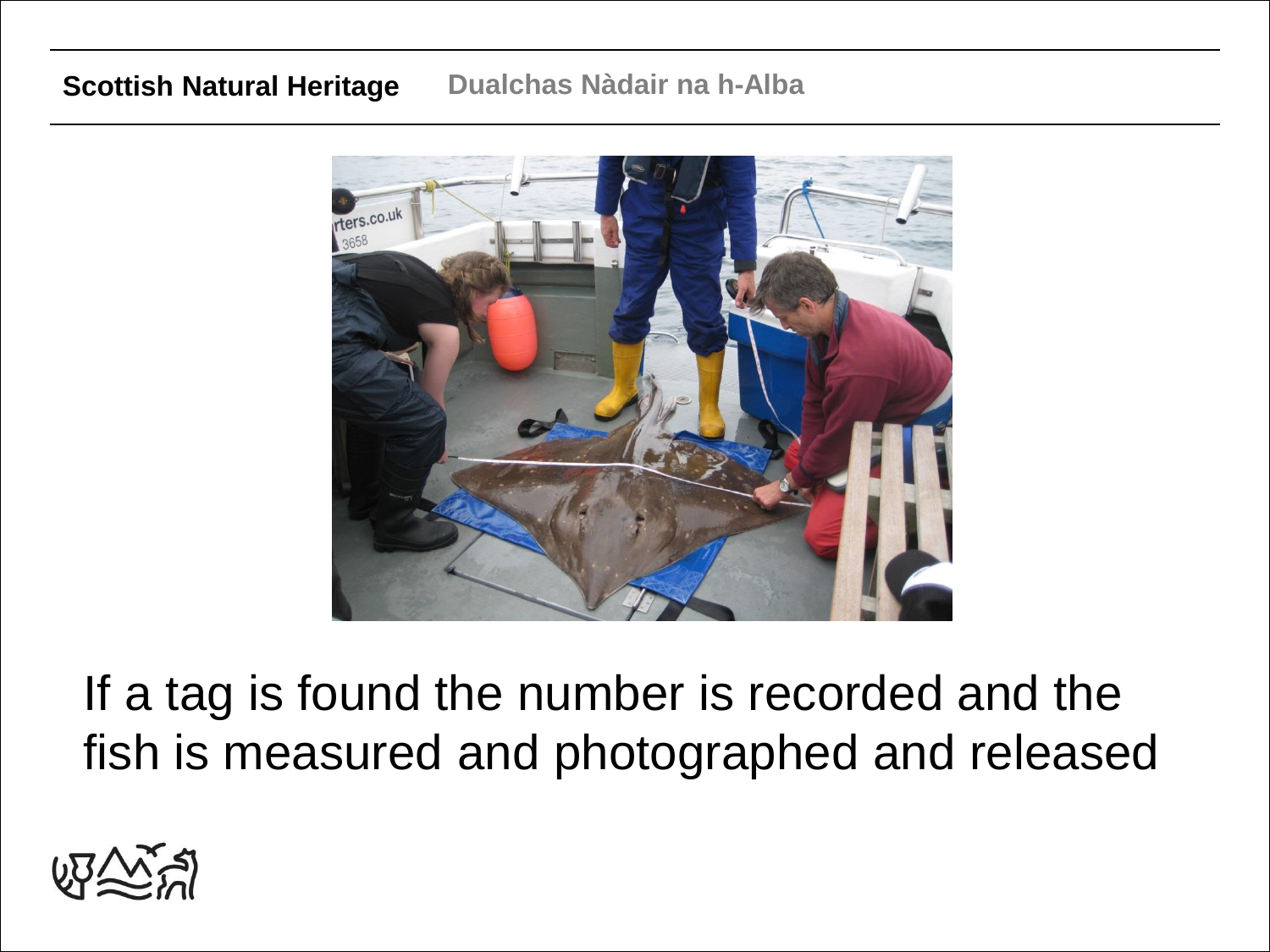

If no tag is found the fish is tagged, scanned again to record the PIT tag number, measured and released

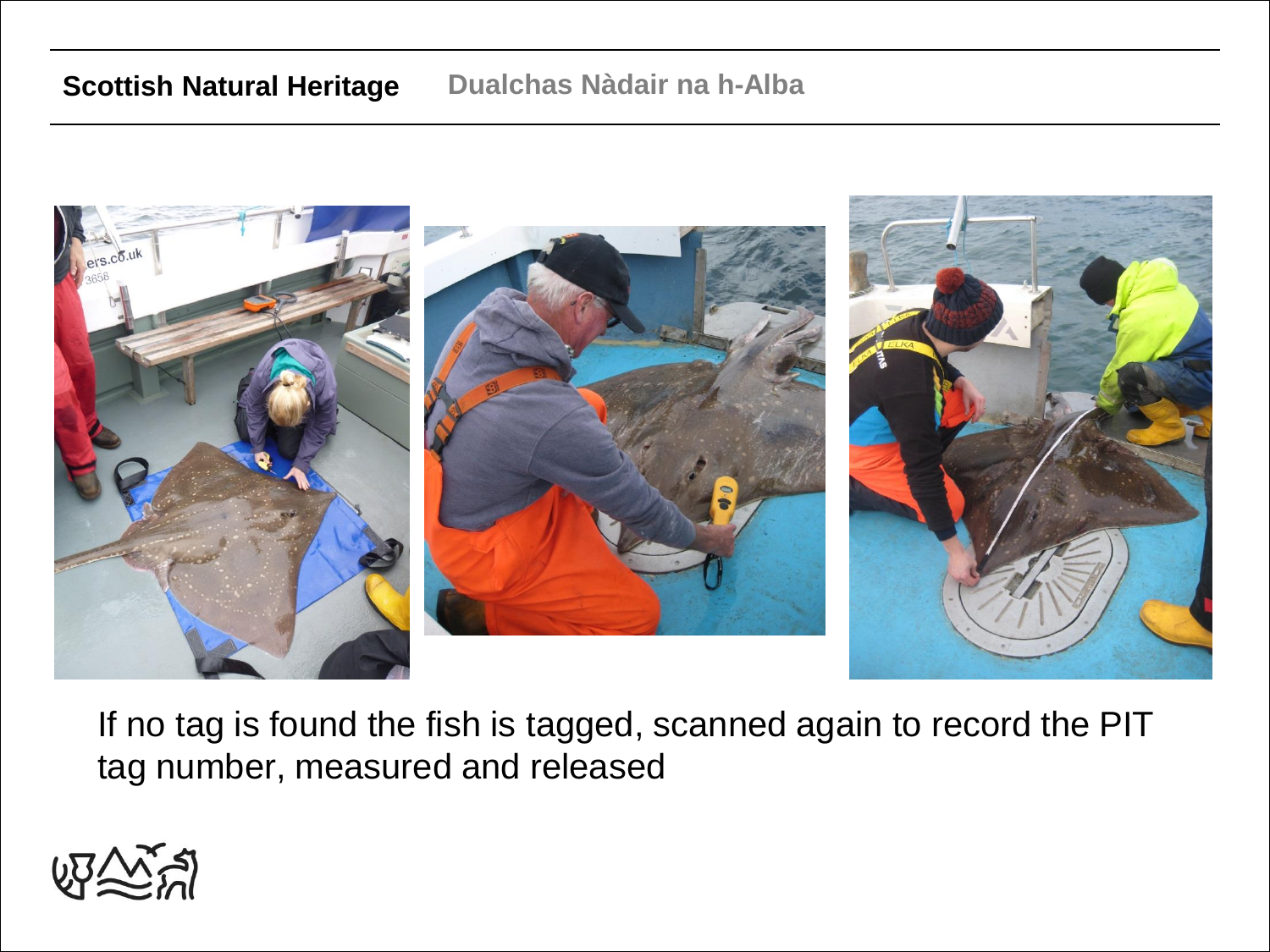The scanner stores the date and time the fish was tagged which is a useful double check on the data that the Skippers record for us but we rely on the skippers to record the position at which the fish was caught and the size and sex of the fish. I take the datasheets and the scanners back about every month and swap them for new scanners, and then I spend some time adding the data to our giant spreadsheet.